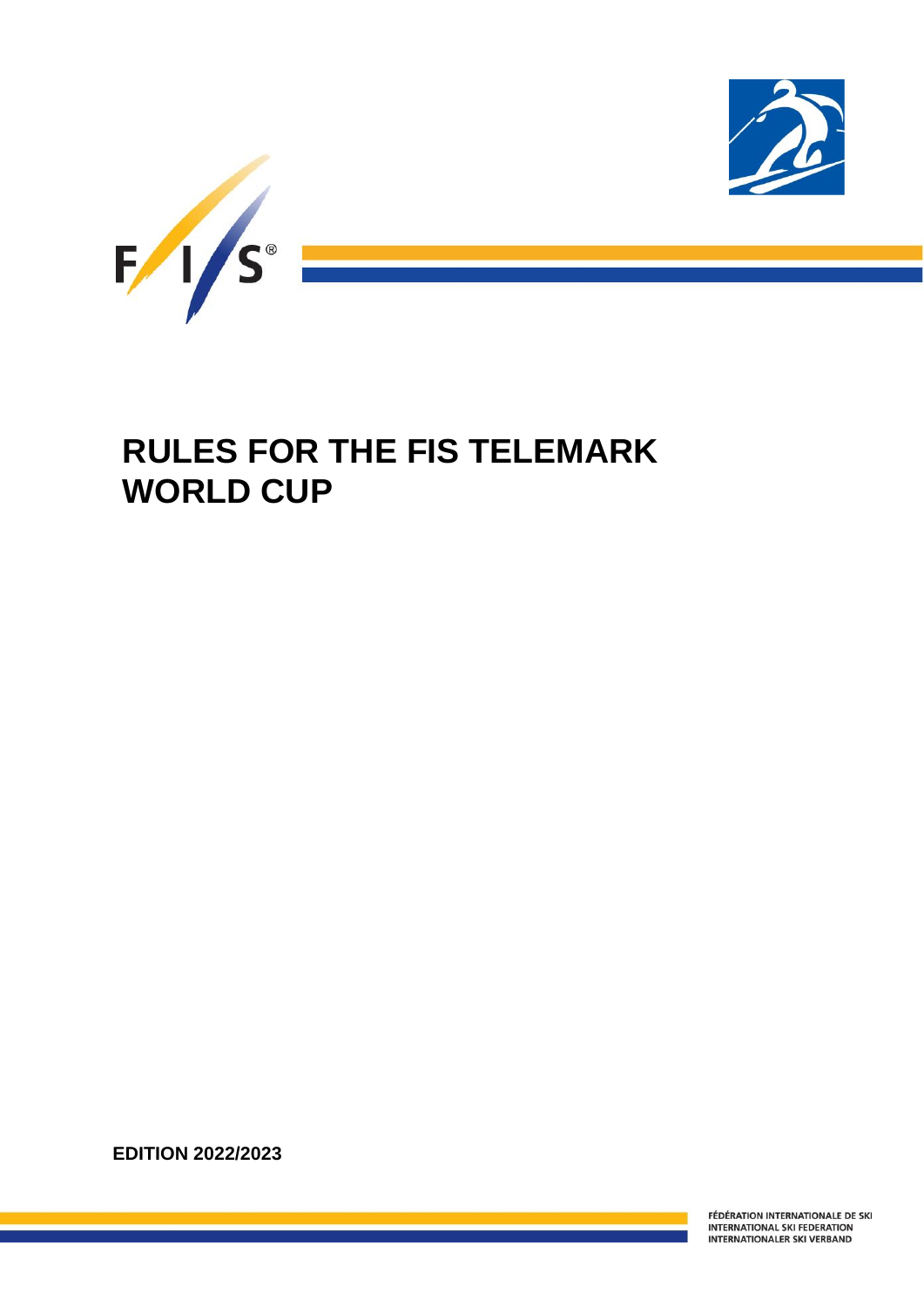# **1. Organization Jury according to Art. 601.4 Alpine ICR**

# **1.1 Sprint**

- With voting right: The Technical Delegate The Chief of Competition of the Organizing Committee The Race coordinator (Race Director) as Referee, appointed by the FIS Telemark **Committee**
- 1.1.1 Classic, Parallel Sprint with voting right: The Technical Delegate The Chief of competition of the Organising Committee The Race Coordinator (Race Director) as Referee, appointed by the FIS Telemark Committee. TD Assistant (TD or coach appointed by the jury)

# **1.2 Substitution of a Jury Member**

If due to "force majeure" one of the members of the Jury, nominated by the FIS Telemark Committee is unable to participate, the referee appoints a qualified substitute. In the event that the referee is unable to participate, the FIS Telemark Committee appoints a substitute.

## **2. Setting the course**

**2.1** For World Championships, World Cup and Continental Cup the appointment is made by the jury at the Team Captains' meeting. The FIS Telemark Committee can, where appropriate, appoint course setters in advance of an event and will notify as necessary. Decisions made by the FIS Telemark Committee cannot be overruled except for Force Majeur.

## **3. Qualification**

## **3.1 General**

# 3.1.1 Qualification standards

The qualification standards will be established before each season, as defined by the FIS Telemark Committee. The standards cannot be modified during the season except for safety reasons. To participate all racers have to prove that their yearly FIS World Cup Racers Fee (CHF 50.00 per season charged by the FIS Telemark Committee) is paid. A FIS Official is responsible for collecting this fee and ensuring that it has been paid before the competitor's first start of the season.

3.1.2 Women's and men's qualifications These standards can be different for women's and men's events.

## **3.2 Basic quota**

No quota as of the date of this revision.

# **3.3 National quota**

No quota as of the date of this revision.

# **3.4 Limitation Sprint in 2 runs**

There is no limitation. All competitors who are classified in the first run are permitted to start in the second run.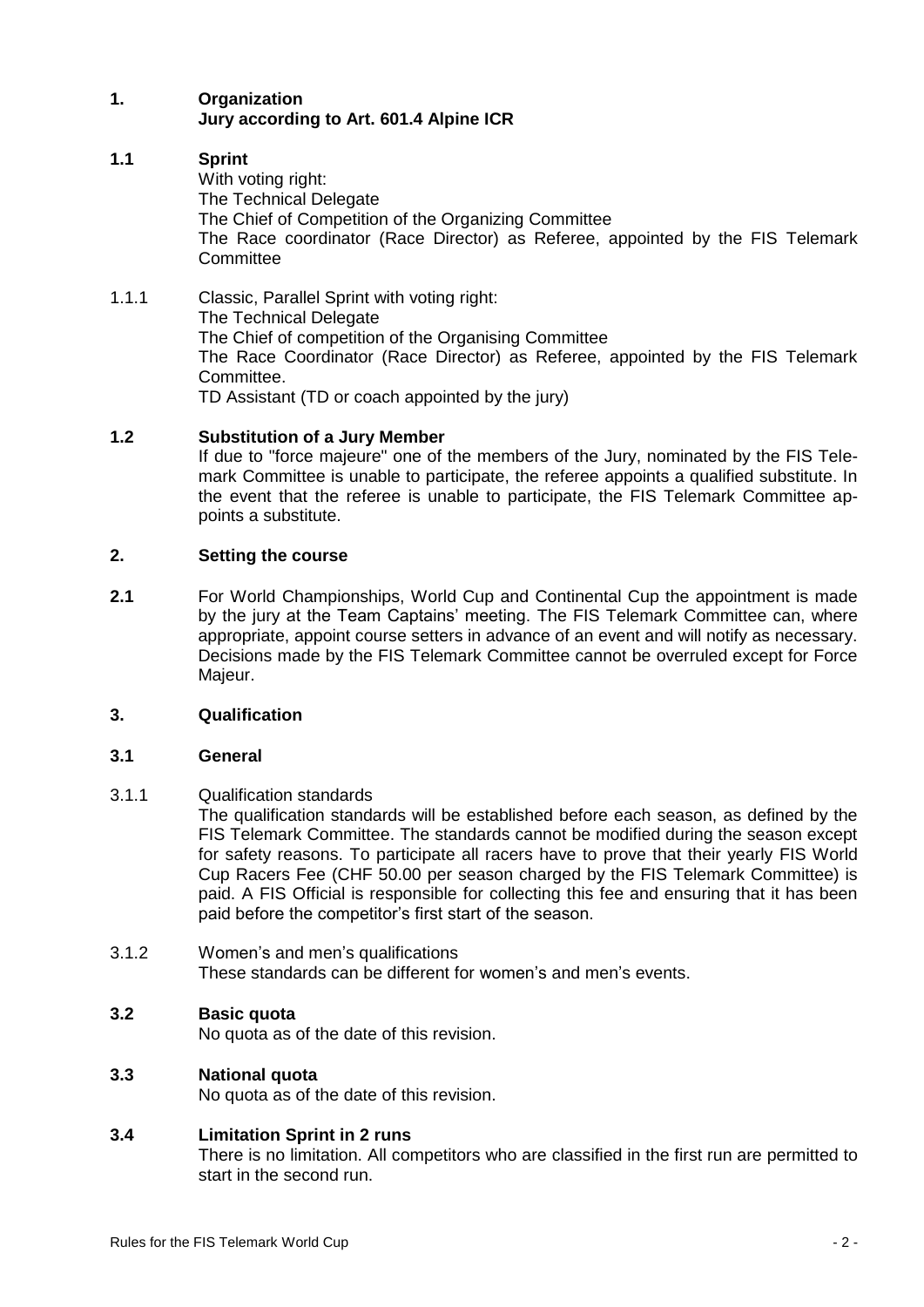# **4. Payment of expenses**

# **4.1 Competitors**

# 4.1.1 Payment

Accommodation, full board and beverages have to be paid by the teams and/or National Ski Associations and/or the racers.

4.1.2 Prices for accommodation The package must be at the maximum price of CHF 110.00 for accommodation and full board, ski pass, racer entry fee and beverage with meals.

## **4.2 Officials**

## 4.2.1 Nationals officials

For officials (representatives of a National Ski Association, trainers, physiotherapist, doctors, technicians) of teams, the costs for accommodation, full board or half board will be maximum the same amount as for the racers.

# **4.3 Right of accommodation**

Each National Ski Association has to announce to the Organizers the expected total number of team members (competitors, coaches, accompanying persons and service personnel) by the deadlines fixed and announced before the competition season. Furthermore the Organizers must be informed latest 5 days before the official arrival day about the names of the team members, eventual changes to the arrival date and the originally registered size of team, as well as an eventual withdrawal from the event. If this is not done, the Organizing Committee will invoice the costs incurred for cancelled accommodation (art. 4) to the National Ski Association concerned. Teams or persons who register late have no right for the reservation or the payment of accommodation expenses.

## **4.4 Quality of accommodation**

The Hotels for the teams must at least meet the requirements of an international two star category hotel.

Breakfast and dinner must be served at the actual Hotel if possible. The World Cup Coordinator can decide during his summer inspections whether alternatives are acceptable.

## 4.4.1 Ski rooms

The hotel or the OC must make available heated rooms (room compartments, containers) for storing and waxing the skis. These rooms which can be locked should be large enough (30m² minimum) and adequately equipped for ski maintenance (tables, electricity etc.). The ski rooms must be ventilated.

## 4.4.2 Waiting Room/Area

The OC is requested to put at the disposal of the competitors a special heated and separate waiting room/area near the start or finish area in which the competitors can stay during training intervals and/or between the two runs of a competition. No separate waiting room has to be organized if the finish area or means of transport to the start are within the resort itself.

## **4.5 Full board and beverages**

4.5.1 Quality and quantity of meals Food must be healthy, plentiful and correspond to the needs of highly competitive athletes.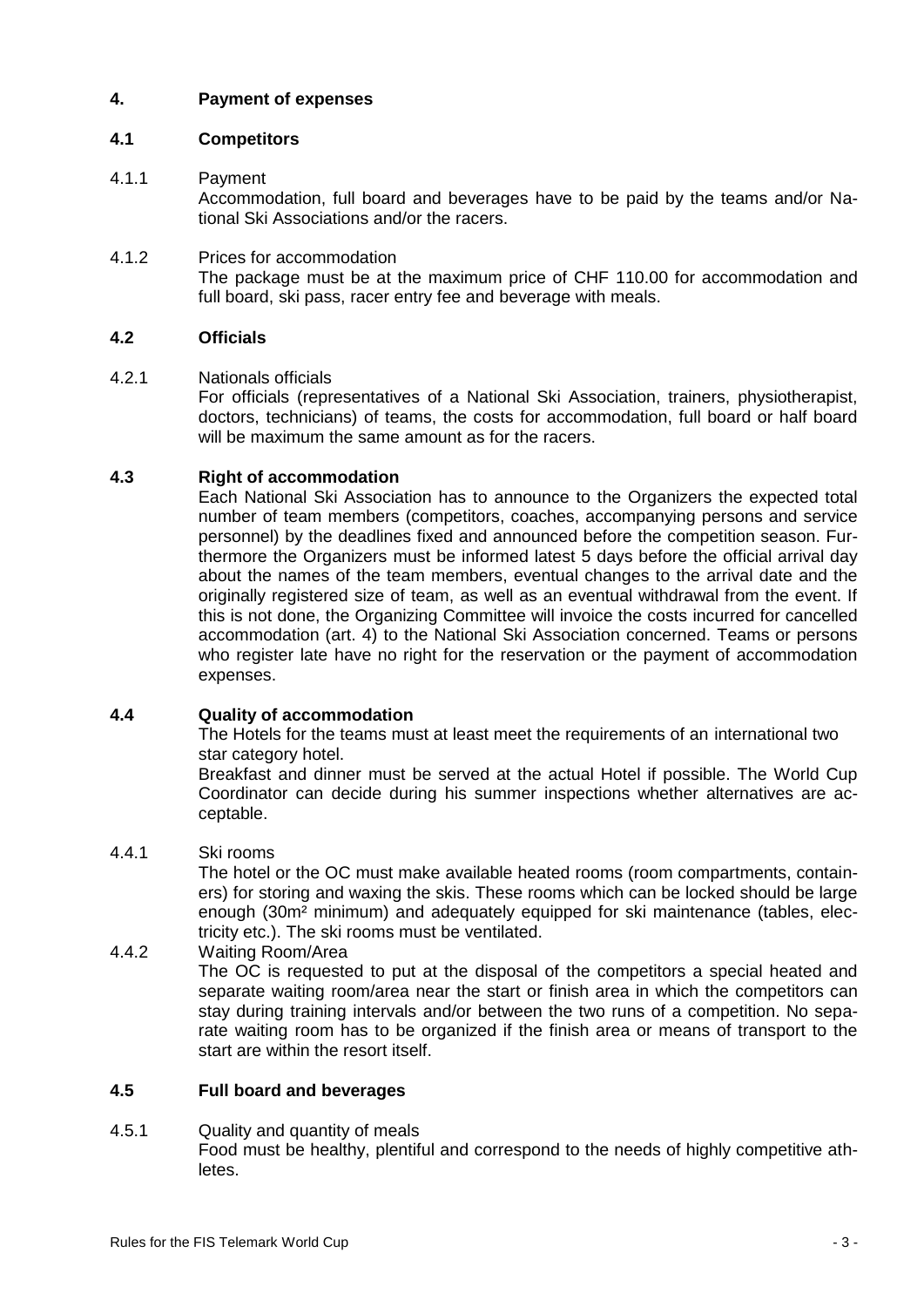The meals must meet at least the following quidelines:

Breakfast: Bread, butter and jam, milk, coffee with milk or tea. Choice of eggs, cheese, sausages and different kinds of cereal, yoghurt and fruits (breakfast buffet). Lunch: Choice of at least two menus: Soup or appetizer, 200 g meat (steak, etc.) poultry or fish, in agreement with the teams. Vegetables or other supplements, cheese, fruit or deserts. Dinner: Same as lunch. A sufficient quantity of non-alcoholic beverages are to be included with the meals.

## 4.5.2 Mealtimes

The hotel must adapt itself to the needs of the schedules which depend on the training and competition program. For instance, for Parallel Sprint and Sprint events, in general, breakfast is served very early in the morning.

## 4.5.3 Place of meals

Breakfast and dinner must if possible be served at the actual hotel. The World cup coordinator could decide during their summer inspections whether alternatives are acceptable.

## 4.5.4 Information of agreement The OC is responsible for informing the hotel management of the agreements with regard to accommodation, full board and of the daily program, including eventual changes.

## **5. Organizer Fee**

The fee is as follows: World Cup per organiser CHF 1 500.00 World Championships **CHF 3 000.00** 

This fee is to be paid 30 days after confirmation of the event by FIS directly to the bank account of the FIS Telemark Committee. If the fee is not paid in due time the event will be cancelled.

This fee is used to fund the expenses of the World Cup coordinator and Telemark development.

## **5.1 Travel expenses**

The Organizing Committees of FIS Telemark World Cup events are required to pay the travel of the Technical Delegate and World Cup Coordinator as well as hotel with full board. If a competition is stopped or cancelled, those expenses must be paid to the TD and WC coordinator if they travel to the site or incurred expenditure in relation to the event e.g. cancelled air ticket.

## **6. Prize money**

The Organizer is requested to provide prize money for Women and Men at equal value. The amount of prize money and its method of distribution must be communicated to the FIS Telemark Committee before October 15<sup>th</sup>. If more than one competitor is on the same rank, the amount of the next rank(s) is added and divided by the number of competitors concerned. The payment must be made at the awards ceremony taking into consideration the local tax laws. The Organizing Committee must assist the competitors with matters relating to taxation problems with prize money in the country in which the competition is held.

| <b>Parallel Sprint</b> |                  | <b>Sprint Classic</b> |                  |  |
|------------------------|------------------|-----------------------|------------------|--|
|                        | $1st$ CHF 500.00 |                       | $1st$ CHF 500.00 |  |
| $2^{nd}$               | CHF 300.00       | $2^{nd}$              | CHF 400.00       |  |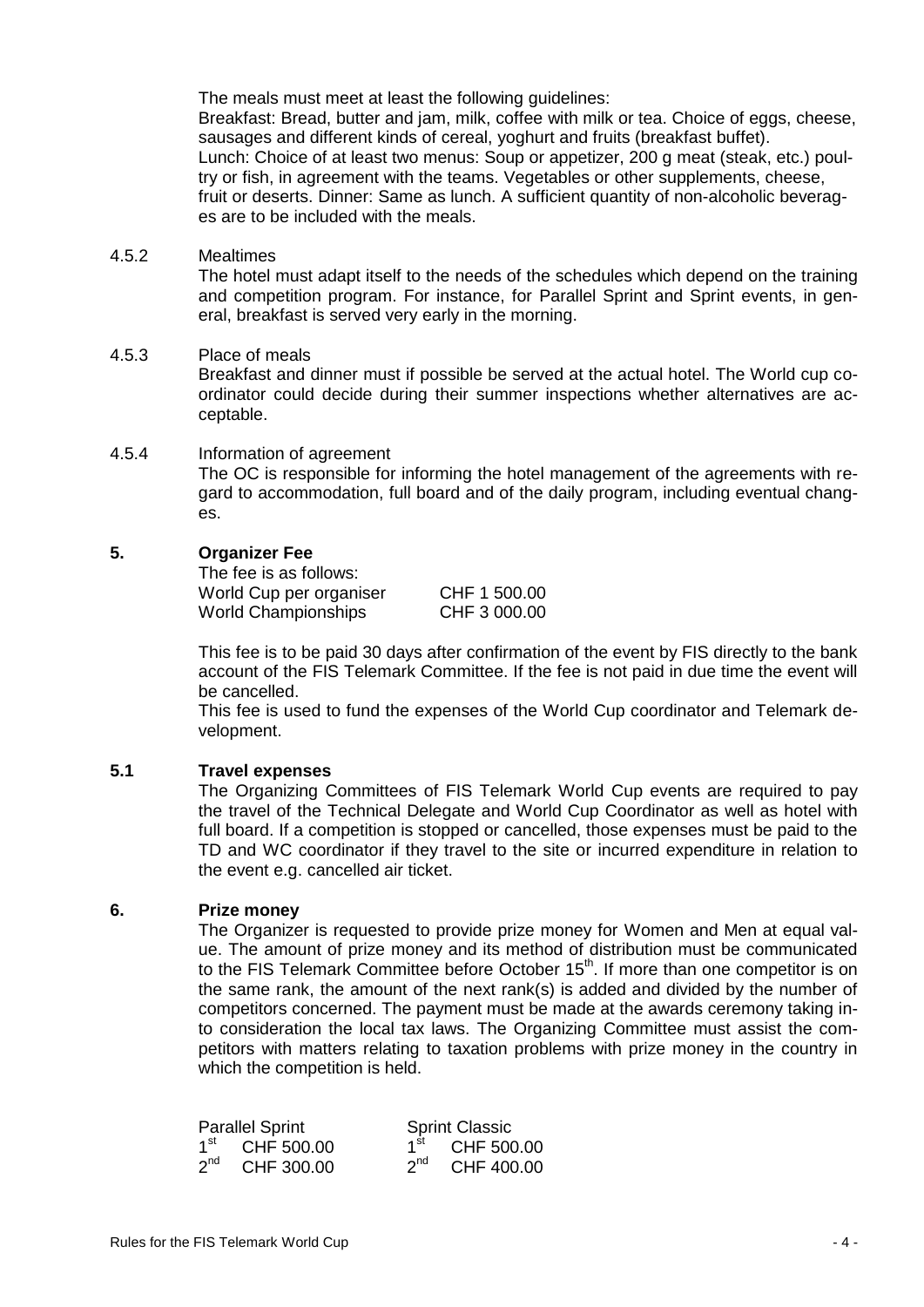|                 | $3^{\text{rd}}$ CHF 200.00 |                                     | $3^{rd}$ CHF 300.00 |
|-----------------|----------------------------|-------------------------------------|---------------------|
| $4^{\text{th}}$ | CHF 100.00                 |                                     | CHF 200.00          |
|                 |                            | $5^{\text{th}}$                     | CHF 100.00          |
|                 |                            | $\boldsymbol{\kappa}^{\textsf{th}}$ | CHF 50.00           |

## **7. Insurance**

With reference to Art. 212 of the ICR.

Before the first training day or competition, the Organizer must be in possession of a binder or cover note issued by a recognized insurance company and present it to the Technical Delegate. The Organizing Committee and its members require liability insurance with coverage of at least CHF 3'000'000.00 (3 million).

## **8. Starting times and starting intervals**

#### **8.1 Starting times**

The fixed starting times have to be observed. In case of postponement a decision is taken by the World Cup coordinator.

## **8.2 Starting intervals**

The World Cup Coordinator determines the starting intervals, up to max. 2 minutes and TV breaks together with TV and OC.

On the competition day, decisions about eventual changes (weather conditions, etc.) are made by the jury.

## **9. Enrolment of competitors / starting list**

## **9.1 Enrolment for CL, SP, PS, TPS**

- 9.1.1 For CL and SP the start draw will be as follows, provided the competitor is shown as active and listed on the current FIS points list.
- 9.1.1.1 The 15 best men, according to the current FIS points for the discipline, are randomly drawn in two separate groups; the first group of 1-7 and a second group of 8-15.
- 9.1.1.2 The 10 best women, according to the current FIS points for the discipline, are randomly drawn in two separate groups; the first group of 1-7 and the second group of 8-10.
- 9.1.2 Enrolment for PS (ICR art. 2206.1) The start list for the qualification is the current published FIS points ranking for the SP.
- 9.1.2.1 See illustration (the bracket) for the set-up of pairs. The knockout bracket must be 32 for the men and 16 for the women. In the event there are not 32 men and 16 women brackets will be filled with by as: If there are 0-8 participants the knockout bracket should be 8 If there are 8-12 participants the knockout bracket should be 8 If there are 13-16 participants the knockout bracket should be 16 with byes If there are 16-24 participants the knockout bracket should be 16 If there are 25-32 participants the knockout bracket should be 32 with byes
- 9.1.3 Enrolment for TPS (ICR art. 2302.1.1) The best 8 nations according to the Overall Telemark World Cup Nations' Cup ranking will qualify for the TPS. If there are not 8 Teams able to nominate 3 racers the pairs will be set up as follows: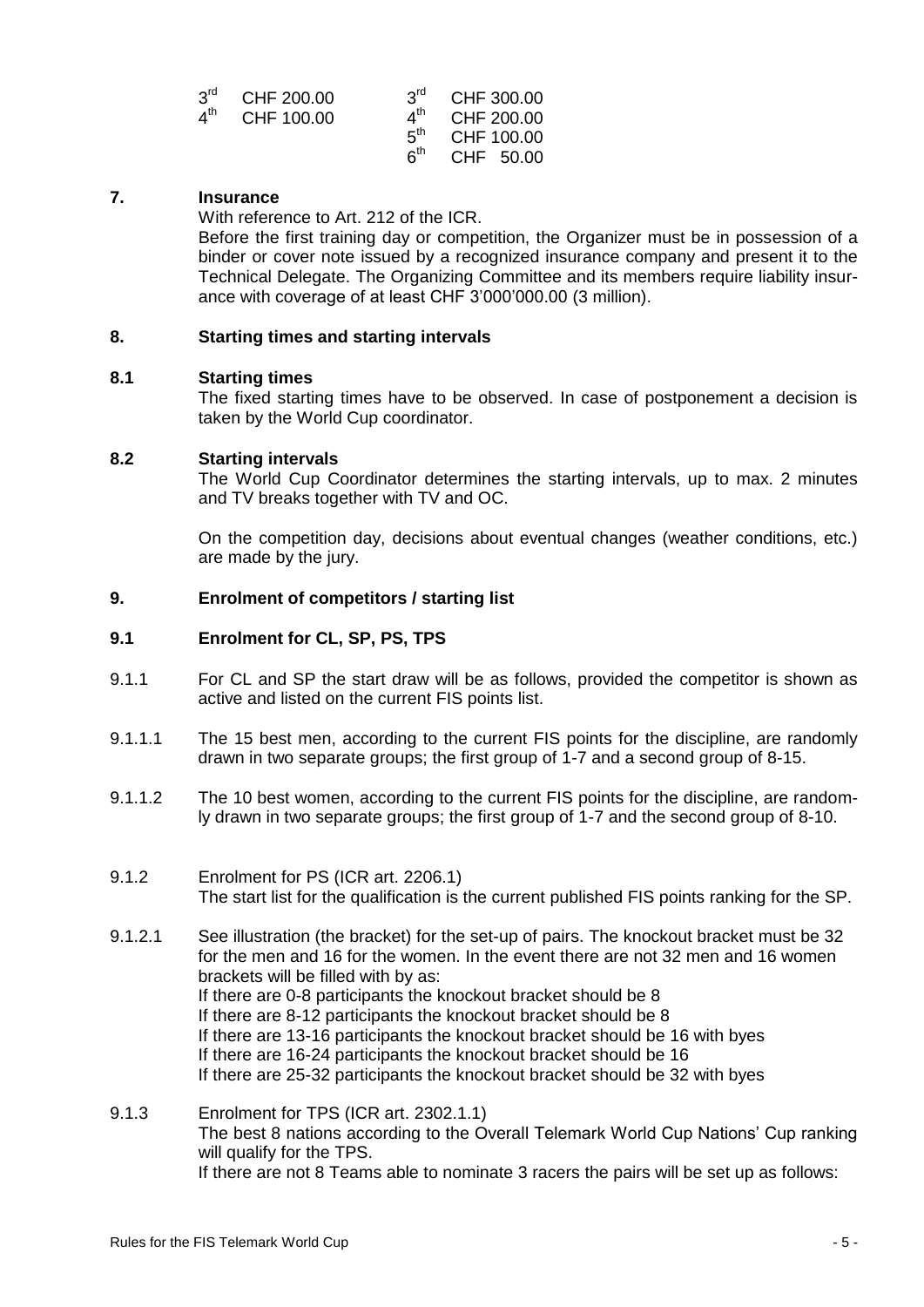- 1. Nations with 3 competitors
- 2. Nations with 2 competitors according to the nations cup ranking
- 3. Nations with a 2<sup>nd</sup> team of 3 competitors according to the WC ranking
- 4. Nations with a  $2^{nd}$  team of 2 competitors according to the WC ranking

# **9.2 Starting order 2nd run**

In competitions held in two runs (SP) all competitors classified are qualified for the second run. When the starting order of the  $2^{nd}$  run is presented, the results of the 1<sup>st</sup> run are deemed official. Starting list for the  $2<sup>nd</sup>$  run must be placed in the finish area on the score board and in the start area.

#### **9.3 Obligations of communication**

After a run, the OC has the obligation to present on the score board in the finish area, the referee report of competitors who are DNS, DNF and disqualified. This list must be presented before the commencement of the second inspection and contain the referee's signature and the indication of the time when it was published on the score board.

#### **9.4 Leader bib**

The World Cup leader in the corresponding discipline starts with the leader bib. This bib will be provided by FIS. If the Organizer wishes to use their own leader bibs then the organizer must also include the FIS leader bib sponsor on their leader bibs.

## **10. FIS Telemark World Cup Points**

## **10.1 World Cup points**

Competitors ranking first to  $30<sup>th</sup>$  (CL and SP) are awarded points in accordance with the following schedule:

| $1st$ rank        | $100$ pts | $9th$ rank         | 29 pts          | $17th$ rank        | 14 pts | $25th$ rank | 6 pts |
|-------------------|-----------|--------------------|-----------------|--------------------|--------|-------------|-------|
| $2^{nd}$ "        | 80"       | $10^{th}$ "        | 26 "            | $18^{\text{th}}$ " | 13"    | $26^{th}$ " | 5"    |
| $3^{\text{rd}}$ " | 60"       | $11^{th}$ "        | 24"             | $19^{th}$ "        | 12"    | $27^{th}$ " | 4"    |
| $4^{\text{th}}$ " | 50"       | $12^{th}$ "        | 22"             | $20^{th}$ "        | 11"    | $28^{th}$ " | 3"    |
| $5^{\text{th}}$ " | 45 "      | $13^{th}$ "        | 20"             | $21^{st}$ "        | 10"    | $29^{th}$ " | 2"    |
| $6^{th}$ "        | 40 "      | $14^{th}$ "        | 18"             | $22^{nd}$          | 9"     | $30^{th}$ " | 1"    |
| $7^{\text{th}}$ " | 36 "      | $15^{th}$ "        | 16 <sup>"</sup> | $23rd$ "           | 8"     |             |       |
| $8^{\text{th}}$ " | $32$ "    | $16^{\text{th}}$ " | $15$ "          | $24^{th}$ "        | 7"     |             |       |

## 10.1.1 World Cup points Parallel Sprint

Point scale to be applied for a Parallel Sprint:

| 1 <sup>st</sup> rank 100 pts |        | $9th$ rank         | 29 pts | 17 <sup>th</sup> rank | 14 pts | $25th$ rank | 6 pts |
|------------------------------|--------|--------------------|--------|-----------------------|--------|-------------|-------|
| $2^{nd}$ "                   | 80"    | $10^{th}$ "        | 26"    | $18^{th}$ "           | 13"    | $26^{th}$ " | 5"    |
| $3^{\text{rd}}$ "            | 60"    | $11^{th}$ "        | 24"    | $19^{th}$ "           | 12"    | $27^{th}$ " | 4 "   |
| $4^{\text{th}}$ "            | 50"    | $12^{th}$ "        | 22"    | $20^{th}$ "           | 11"    | $28^{th}$ " | 3"    |
| $5^{\text{th}}$ "            | 45 "   | $13^{th}$ "        | 20"    | $21^{st}$ "           | 10"    | $29^{th}$ " | 2"    |
| $6^{th}$ "                   | 40"    | $14^{th}$ "        | 18"    | 22 <sup>nd</sup>      | 9 "    | $30^{th}$ " | 1"    |
| $7^{\text{th}}$ "            | 36 "   | $15^{\text{th}}$ " | $16$ " | $23^{\text{rd}}$ "    | 8"     | $31^{st}$ " | 1"    |
| $R^{th}$ "                   | $32$ " | $16^{th}$ "        | $15$ " | $24^{th}$ "           | 7"     | $32^{nd}$ " | 1"    |
|                              |        |                    |        |                       |        |             |       |

- 10.1.2 The loosing racers in the same heat will be ranked according to the ranking of the qualification.
	- $5. 8.$  $9. - 16.$  $17. - 32.$

#### **10.2 Several competitors tied for the same position**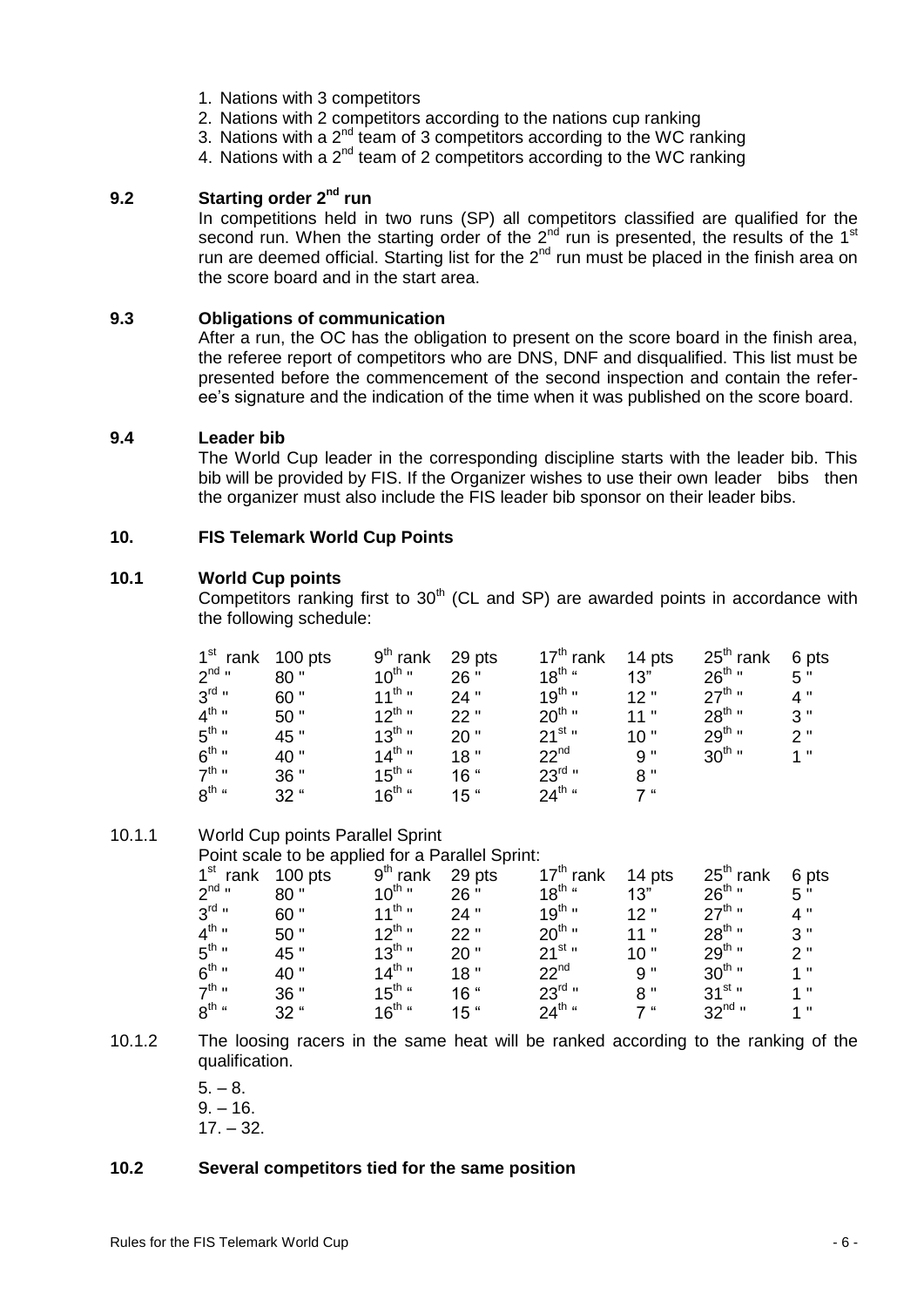If several racers are tied for one of the top 30 positions in a race, each of the competitors who are tied receive the points corresponding to that position. The remaining competitors receive the points corresponding to their official classification in the race.

## **10.3 FIS points list**

The FIS points list published periodically is presented on [www.fisski.com](http://www.fisski.com/)

## **11. Classification**

#### **11.1 General**

- 11.1.1 Women and men The formula will be the same for women and men.
- 11.1.2 Modification during the season In no case can the formula be modified during the season.

## **11.2 Overall Classification**

The Overall World Cup Champion is the competitor who gets the highest overall sum of World Cup points in all three official disciplines.

## **11.3 Discipline Classification**

The Discipline World Cup Champion is the competitor who gets the highest sum of World Cup points in each official discipline.

## **11.4 Competitors having attained the same rank**

Number of places, equal number of points

If two or more racers are placed equally in the overall classification, or, if in the classification of the disciplines a number of participants have achieved an equal number of points, then they shall be placed according to the number of their 1st places, then their 2nd places, 3rd places, etc. If they cannot be classified by this system, they will each receive the medals corresponding to their placing.

#### **11.5 Overall Nations Cup Classification**

The Nations Cup will be awarded to the team that achieves the highest total of World Cup points during the course of a season adding the total women's and men's points from the overall classification. In addition the points of all competitors in race(s) which are eventually only valid for the Nations Cup will be added.

## **12. Awards**

#### **12.1 Winner of the FIS World Cup**

The competitors who have won the overall classification will be named "Winner of the FIS Telemark World Cup".

#### **12.2 Winners of the disciplines**

The winners of the disciplines shall be honoured as "Winner of the Classic, Parallel Sprint, Sprint Telemark FIS World Cup".

## **12.3 World Cup Trophy**

The winners of each discipline and the winners of the overall classification will receive a World Cup trophy.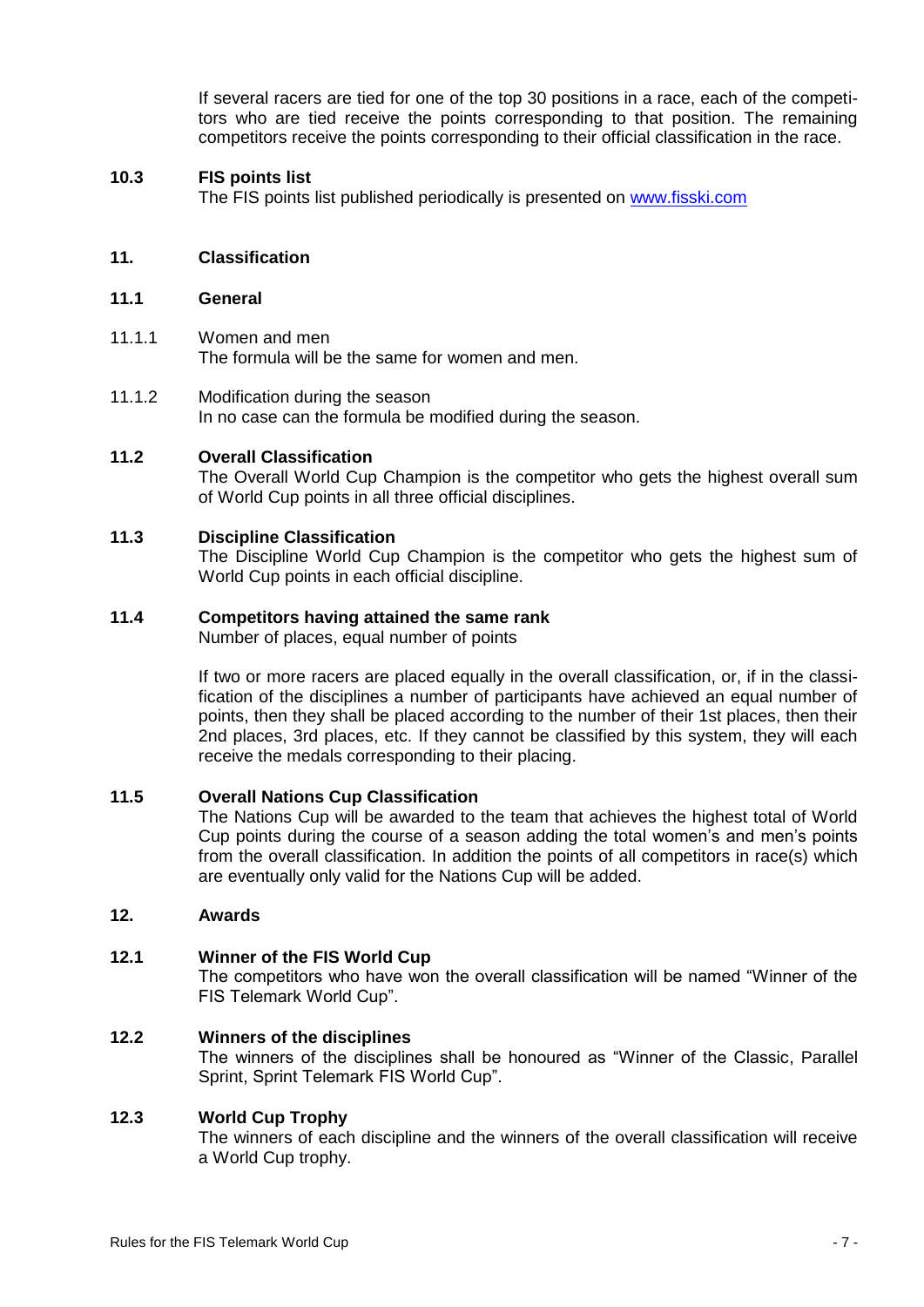# **12.4 World Cup Medals**

The 1<sup>st</sup>,  $2^{nd}$  and  $3^{rd}$  ranked competitors of each discipline and of the overall classification will receive medals.

## **12.5 Provision of awards**

The overall trophies and medals will be provided by FIS.

#### **12.6 Flower ceremony (Unofficial winner presentation)**

The ceremony must be immediately after the last racer has crossed the finish line. The racers must wear their equipment and bib. No national anthem will be played.

## **12.7 Prize giving ceremony**

The results must be presented submitted only after the TD has checked and signed them. Results in xml format must be sent directly to FIS (alpineresults@fisski.ch) no later than one hour maximum after the last racer crossed the finish line.

For the Price giving ceremony is no racing equipment allowed. The FIS and the national anthem will be played.

## **12.8 Winners of the events**

The winner of the events shall be honoured as "Winner of the Classic, Sprint, Parallel Sprint". To award an event World Cup Trophy at least two (2) events must be held in the current season.

#### **13. World Cup courses**

## **13.1 Accreditation and access rights**

Accreditations must be handed out to the teams according to Art. 604 of the ICR. Free access to the ski area as well as transportation on ski lifts, etc. must be granted to all competitors, coaches and officials. The access to the race course is only possible when specially allowed by the World Cup Coordinator (Chief Race Director of the FIS) after clear agreement with the Organizers. The OC must provide for the teams reserved parking within proximity parking of the hotel, the lifts as well as the finish area.

## **13.2 Non-essential changes**

In cases of immediate – non-essential but necessary – changes on the course, such as small removal of gates, an additional inspection or training run is not necessary. Details must be communicated to all Team Captains and competitors must be informed by one member of the jury at the start. The jury must be informed in advance of the changes and racers information, jury authorisation must be given to the OC.

#### **14. Duration**

The FIS World Cup is held every year during the period from July 1<sup>st</sup> to April 30<sup>th</sup>.

#### **15. Homologation**

All competitions can only be granted to Organizers who have valid Alpine homologated courses. The Organizer expressly confirms that all courses chosen for the FIS Telemark World Cup events have been homologated by alpine procedure. The courses and the situation of the finish area must conform to the criteria's fixed for TICR. Also, the basic preparation of World Cup courses must be guaranteed by snowmaking facilities with sufficient capacity. The World Cup Coordinator has the authority to use an alternative course, proposed by the Organizer. This alternative piste however must guarantee a proper run of events.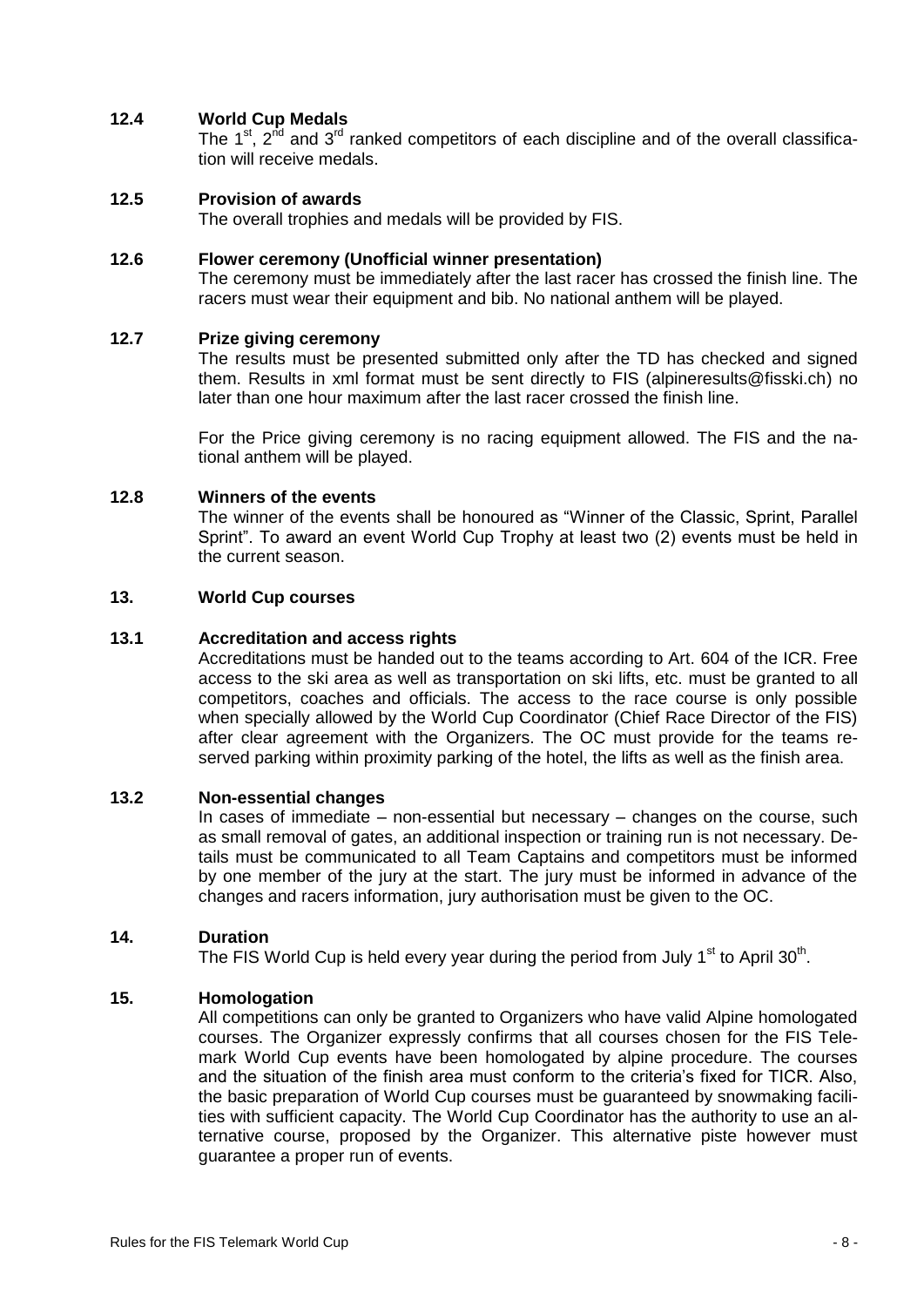# **16. Prohibition from including additional races**

The Organizer of an approved competition program is forbidden to add any additional race without request and support by the National Ski Association to the FIS and without permission of FIS.

# **17. Cancellation and new allocation of competitions / events**

Basically all cancelled competitions / events return to FIS.

## **17.1 Cancellation during an event and new allocation**

Races, which have to be cancelled during an event due to a "force majeure", or nonfulfilment of requirements will in exceptional cases be rescheduled at events which already figure in the calendar.

# **17.2 Cancellation within the prescribed period and new allocation**

17.2.1 In the event that there is not enough snow on the course(s) selected for the races, the Organizer must cancel the event. This must be done ten (10) days before the race.

> FIS can nominate experts as snow controllers who inform the race Coordinator (Chief Race Director) about the conditions.

17.2.2 A cancellation includes all races of the event. FIS decides about a possible new allocation on the originally scheduled dates.

## **17.3 Unusual conditions**

In cases of unusual conditions, the WC Coordinator has the authority to establish a suitable starting point below the minimum vertical drop. This will take place as early as possible. In order to allow the completion of a race, the WC Coordinator can shorten the course, relocate it, or if necessary, amend a classic to two runs which will make a sprint. Agreement with TV must be made by the WC Coordinator as early as possible.

#### **17.4 Interference with another FIS World Cup race**

A replacement race must in no way interfere with another scheduled FIS World Cup race already listed in the FIS World Cup calendar. Postponed races also count as replaced competitions.

## **17.5 Races after the FIS World Cup Final**

No races counting for the FIS World Cup may be rescheduled after the FIS World Cup Final.

#### **18. Rescue service – Medical Support Requirements**

The Organizer is responsible for setting up and operating during all competition times (training and competitions) an appropriate rescue service. The Medical Support Requirements for FIS Event Organisers are set forth in the ICR, 221.6 as well as chapter 1 of the FIS Medical Guide (containing Medical Rules and Guidelines).

Two safety patrollers present for Classic (start and jump), except if the jump is present at the start, in this case the second safety patroller will be present at the middle of the course. For Sprint, Parallel Sprint and Team Parallel Sprint one safety patroller will be present at the start. There are no obligations for doctor to be present, but he/she must be informed by letter in advance by the organisation about the event. A doctor should be able to be present in less than 20 minutes after he is informed.

## **18.1 Safety Requirements**

All snow canons have to be protected by mattresses. A net must be placed from the top the finish line in case of a slope opened to the public. In certain cases, double nets